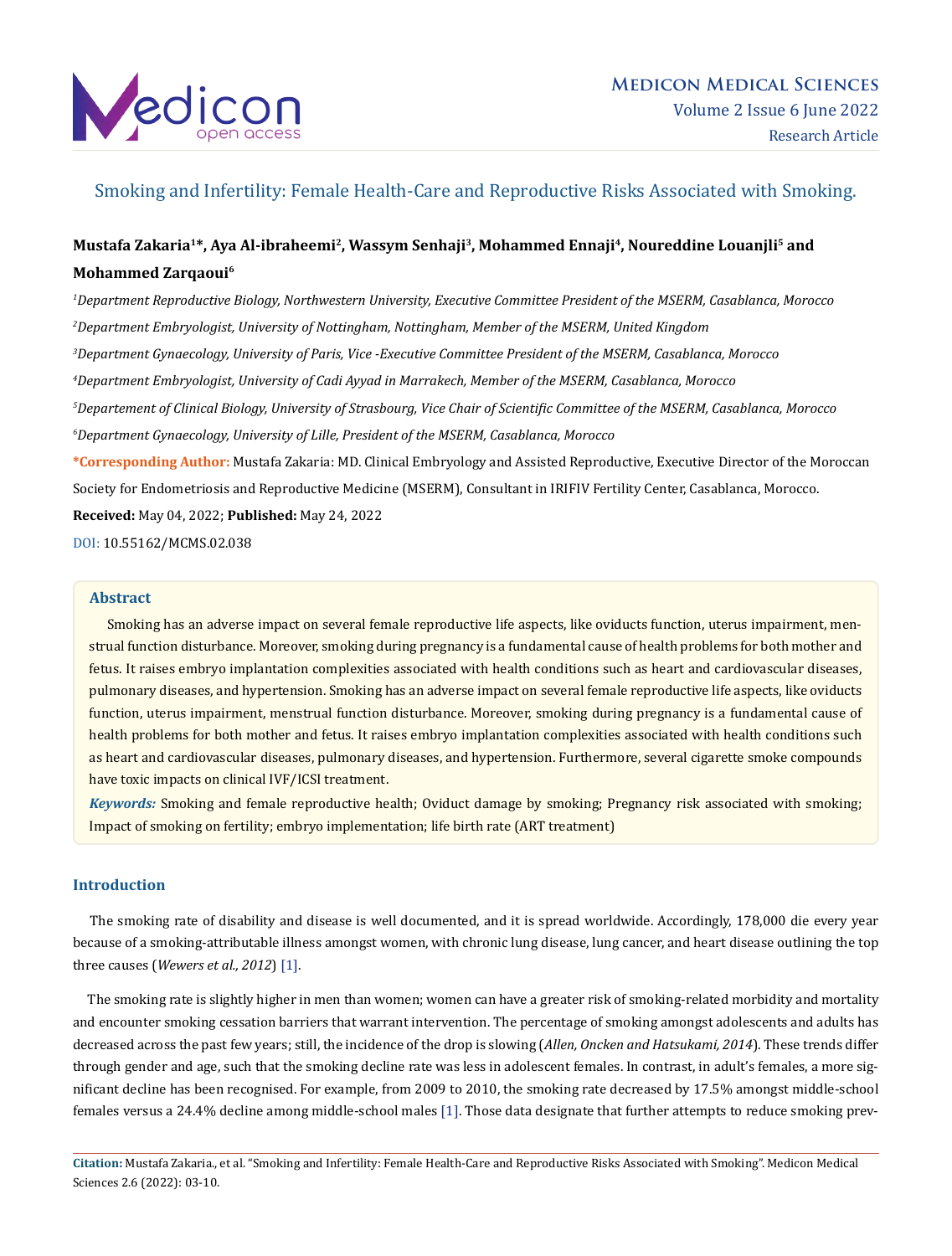alence among females are warranted (*Allen, Oncken and Hatsukami, 2014*) [2]. Smoking health outcomes are enormous and well documented, as the related risk of death for current and former smokers remains to grow. Every year in the United States, 200,000 men and 180,000 women die as a consequence of smoking.

 The most common associated risk of smoking is cancer, especially lung cancer. In the United States, as women started to smoke in more significant numbers, lung cancer replaced breast cancer as the leading reason for cancer death; nowadays, 90% of lung cancer deaths are linked with cigarette smoking in the US. Smoking has also been correlated with a high opportunity of cancer of the pharynx, cervix, kidney, bladder, oesophagus, and pancreas.

 Smoking can also induce an increased risk of coronary artery disease. In US women under 65 years, smoking was responsible for 55% of cardiovascular deaths. Moreover, smoking also increases the risk of bronchitis, emphysema, peripheral vascular disease, cerebrovascular disease, and gastric ulcers (*Seltzer, 2000*) [3]. Furthermore, smoking impairs various aspects of reproductive health. It has an adverse impact on fertility and successful reproductive results. Smoking may further influence menstrual function and contraceptive options (*Seltzer, 2000*) [3].

 This article will be discussing the potential risk of smoking on female health and reproductive function, how smoking can influence the female reproductive tract, and the effects of smoking on female fertility, pregnancy and embryo health.

### *Smoking and female reproductive health*

Smoking can cause a reduction in ovarian function and fertility.

 Extensive population-based research indicates that smoking is correlated with earlier menopause and an increased risk of osteoporosis, indicating that smoking damages the ovarian function and decreases the monthly possibility of conception in the natural cycle. Moreover, smoking also reduces the opportunities for pregnancy in assisted reproduction cycles (*Vanvoorhis et al., 1996*) [4]. Smoking influences various aspects of the female reproductive function and, consequently, natural female fertility by using several differential impacts on multiple targets, such as the ovary, oviduct, and uterus Figure 1 (*de Angelis et al., 2020*) [4].



 Cigarette smoke comprises around 4000 compounds from a mixture of chemical classes known to be toxic, including polycyclic aromatic hydrocarbons (PAH) [e.g. benzo(a)pyrene (BaP), acenaphthene, phenanthrene, pyrene and chrysene], nitrosamines, heavy metals, alkaloids (nicotine), and aromatic amines. Those mixtures have various characteristics and different female reproductive system impacts (*Dechanet et al., 2010*) [5].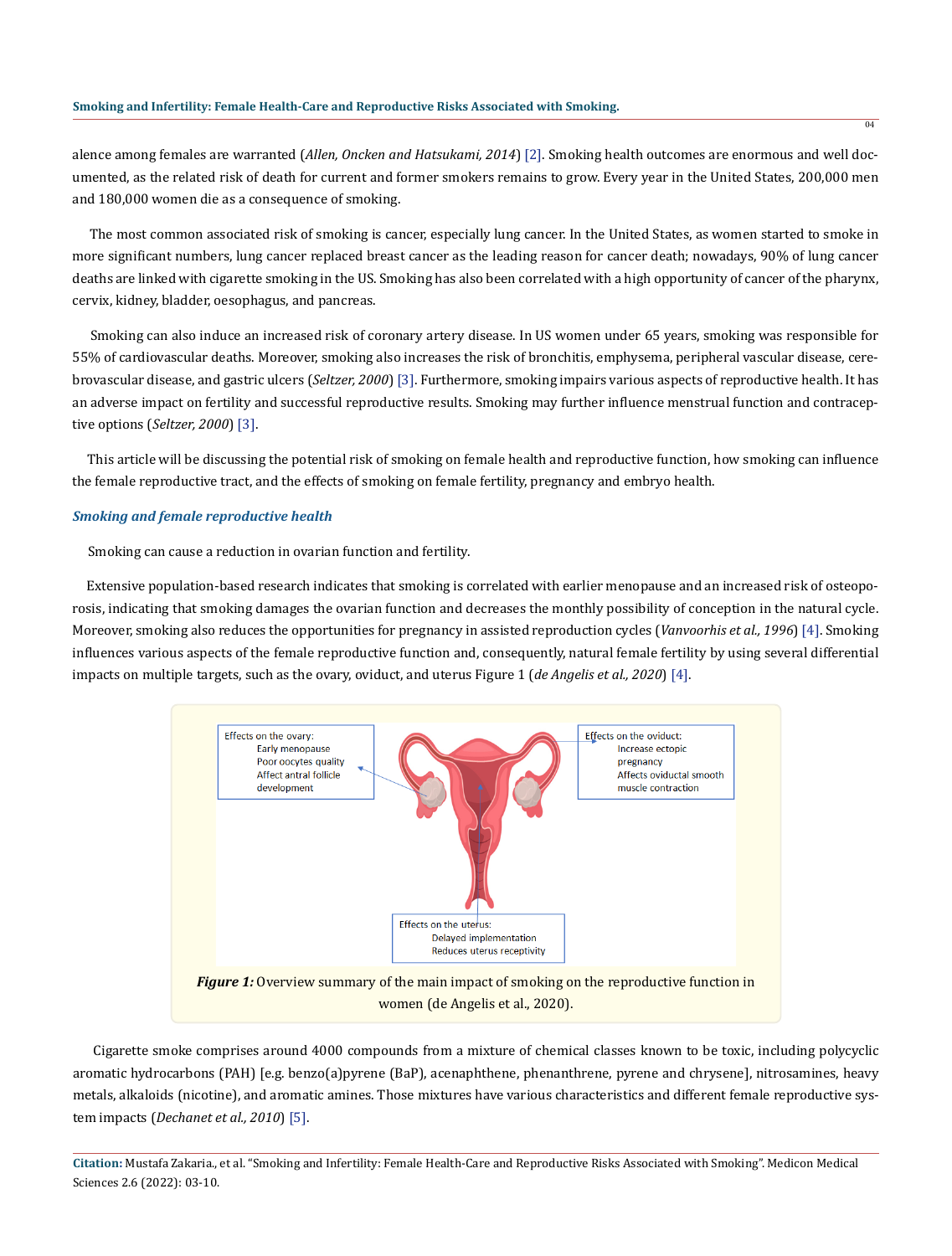## *Oviduct damage by smoking*

 Cigarette smoke has a specific target on the oviduct, leading to ectopic pregnancy, which is defined by embryo retention inside the oviduct due to oviductal dysfunction. Researchers examined the mechanisms behind the correlation of smoking with ectopic pregnancy, focusing on oviductal smooth muscle contraction, epithelium ciliary beat frequency, oocyte adhesion to the oviductal ciliated epithelium, and oocyte pick-up percentage (*de Angelis et al., 2020)* [4]. In vivo animal models research has established that the oviduct is a target of nicotine, a principal constituent of cigarette smoke. When given to mice drinking water, nicotine (108 μmol/L) significantly reduced Na and K ion concentrations in the oviductal epithelium. Moreover, nicotine injected subcutaneously into rats showed a significant boost in lactate dehydrogenase levels in flushings of the oviduct in early pregnancy (*Talbot and Riveles, 2005*) [6].

 Furthermore, in vitro study evaluated the effect of solutions comprising dissolved mainstream (MS) or sidestream (SS) cigarette smoke on ciliary beat frequencies (CBF) in hamster oviducts. All smoke solutions besides the SS particulate solution inhibited CBF. In some cases, the highest strength of MS and the whole SS smoke solution produced the most significant inhibition or entirely stopped ciliary beating. Both single-strength and 0.1-strength MS gas-phase solutions inhibited around 50% of ciliary beating. Inhibition was usually observed within 2-12 min of adding smoke solutions. In all cases, washout of smoke solution caused an increase in CBF (Knoll, Shaoulian, Magers and Talbot, 1995) [7] Figure 2.



**Figure 2:** Effect of whole MS smoke solution on CBF, where CBF was determined after 3 min of incubation (C3). Arrow "S" indicated the time of smoke solution (MSW) introduction into the perfusion chamber, and CBF was determined after 2 (E2), 12 (E12), or 19 (E19) min of exposure. At arrow "C", EBSS- H substituted smoke solution in all groups, and CBF was determined after 2 (W2), 12 (W12), and 19 (W19) min of incubation(Knoll, Shaoulian, Magers and Talbot, 1995).

#### *Uterus impairment by smoking*

 Smoking can affect the endometrium receptivity and trophoblast gene expression in the uterus. Uterine implantation requires a stable and tight interaction among a receptive endometrium and a competent blastocyst. A precisely and adequately timed remodelling of the endometrium is demanded before embryo arrival in the uterus. In addition, trophoblast gene expression can have a vital role in the endometrial lining interaction, and impaired trophoblast cannot succeed in implantation (*de Angelis et al., 2020*) [4].

**Citation:** Mustafa Zakaria., et al. "Smoking and Infertility: Female Health-Care and Reproductive Risks Associated with Smoking". Medicon Medical Sciences 2.6 (2022): 03-10.

05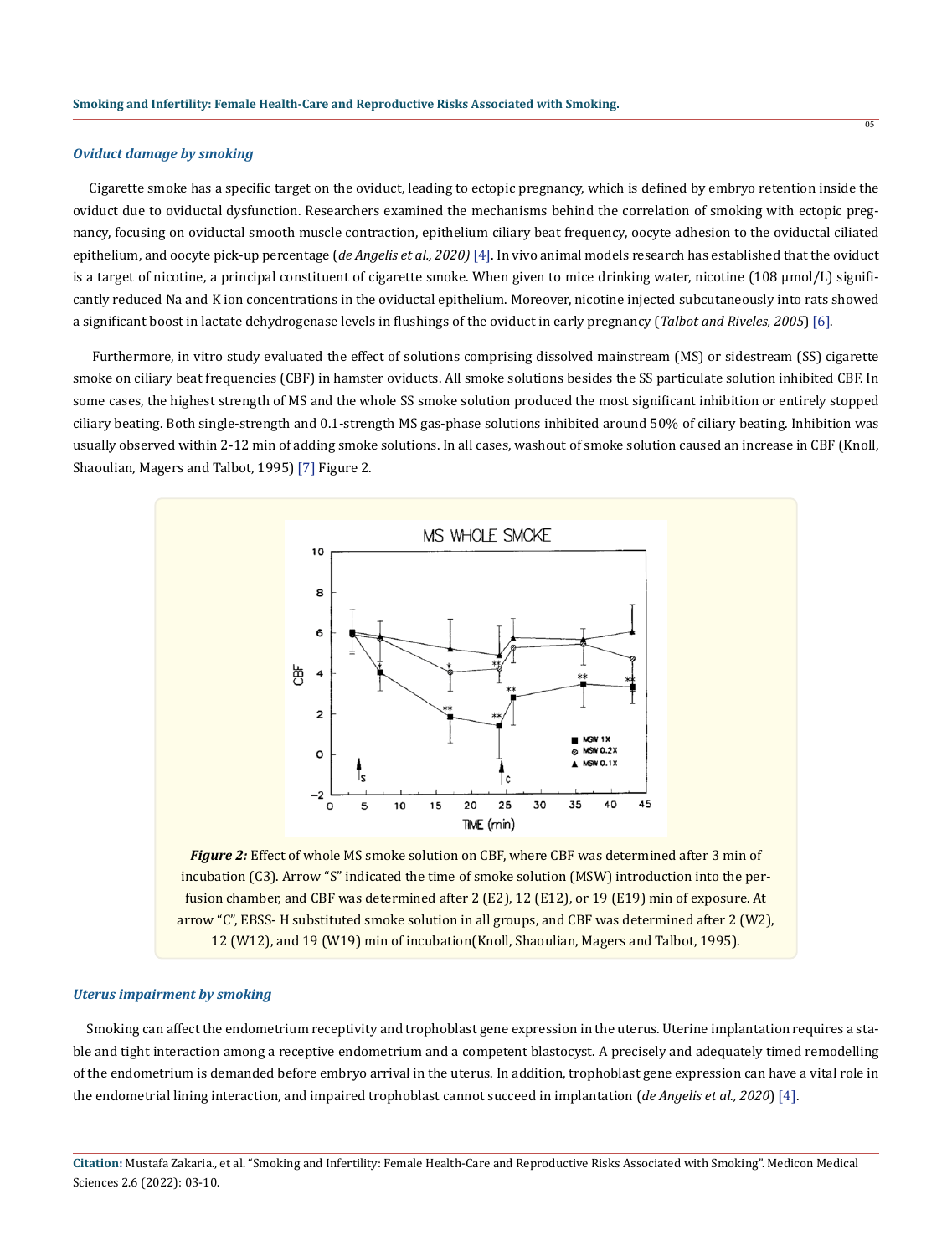Blastocyst implantation starts with the attachment of the blastocyst to the endometrium, followed by an endometrial invasion of the trophoblast cells. The endometrium helps implantation through a discrete period (cycle days 19-21) in the mid-secretory phase of the cycle, known as the "window of implantation." The endometrial glandular at the first stage changes into a secretory state, followed by numerous cytokines and growth factors production, facilitating implantation , such as CXCL12 (SDF1) and its receptor CXCR4 are applicable in numerous necessary processes in the implantation process and embryogenesis. (*Sahin Ersoy et al., 2017*) [8]. Sahin Ersoy et al., 2017 evaluate CXCL12 and FGF2 as endometrial receptivity markers both in vivo and in vitro and the effects of smoking on the endometrial receptivity. CXCL12 and FGF2 mRNA expression were significantly decreased in the smoking group, where CXCL12 was reduced to 58% of control levels and FGF2 to 6% Figure 3 (*Sahin Ersoy et al., 2017*) [8].

06



 Moreover, they have looked into the expression of CXCL12 and FGF2 alteration after respiratory exposure to cigarette smoke in mice. It has been noted that FGF2 expression was lower in the cigarette smoke group. The intensity of FGF2 staining was reduced in the stroma to a far greater range than in the glands of the cigarette smoke group (*Sahin Ersoy et al., 2017*) [9].

 Furthermore, another research studied the morphology of first-trimester chorionic villi from female smokers, as smoking-related changes in the chorionic villi size, fractional cellular, and volume of the intervillous space are seen. The fetal blood vessels inside the villus mesenchymal cores also exhibit signs of adaptive angiogenesis (*Genbacev et al., 2000)* [10] The study results showed that floating villi recorded focal defects, such as the absence of cytotrophoblast stem cells and an irregular thinning of the syncytium, in a female who smoked more than 20 cigarettes per day; Villi anchoring demonstrated a notable rise in the number of cytotrophoblast columns that couldn't enter the uterus or declined in the intervillous space (*Genbacev et al., 2000*) [10].

## *By smoking*

 Researches have shown that smokers have changes in menstrual cycle characteristics compared with non-smokers, which ultimately influence females' fertility. In addition, heavy smoking seems to be correlated with shorter and more variable cycle lengths and more changeable menses lengths (*Windham, 1999*) [10]. In Sakai and Ohashi, 2013 study, they investigated the associations between the quantity of smoking versus levels of desire for smoking, depression, and menstrual phase-associated symptoms amongst the menstrual, follicular, and luteal phases. They found that smoking craving was higher in the luteal phases than in the follicular phase without smoking cessation (*Sakai and Ohashi, 2013*) [11].

 Furthermore, environmental tobacco smoke (ETS) can also lead to an increased risk of dysmenorrhea. The Chen et al., 2000 study reported that dysmenorrhea was 9.7% and 13.3% among nonexposed and exposed cycles, sequentially. Table 1 shows the number of menstrual cycles, ETS and dysmenorrhea rate, where it demonstrates that rate varied significantly by the four ETS exposure classes, with the lowest rate (9.7%) in the nonexposed group and the highest rate (16.9%) in the high ETS exposure group (Table 1)(*Chen et al., 2000*) [12].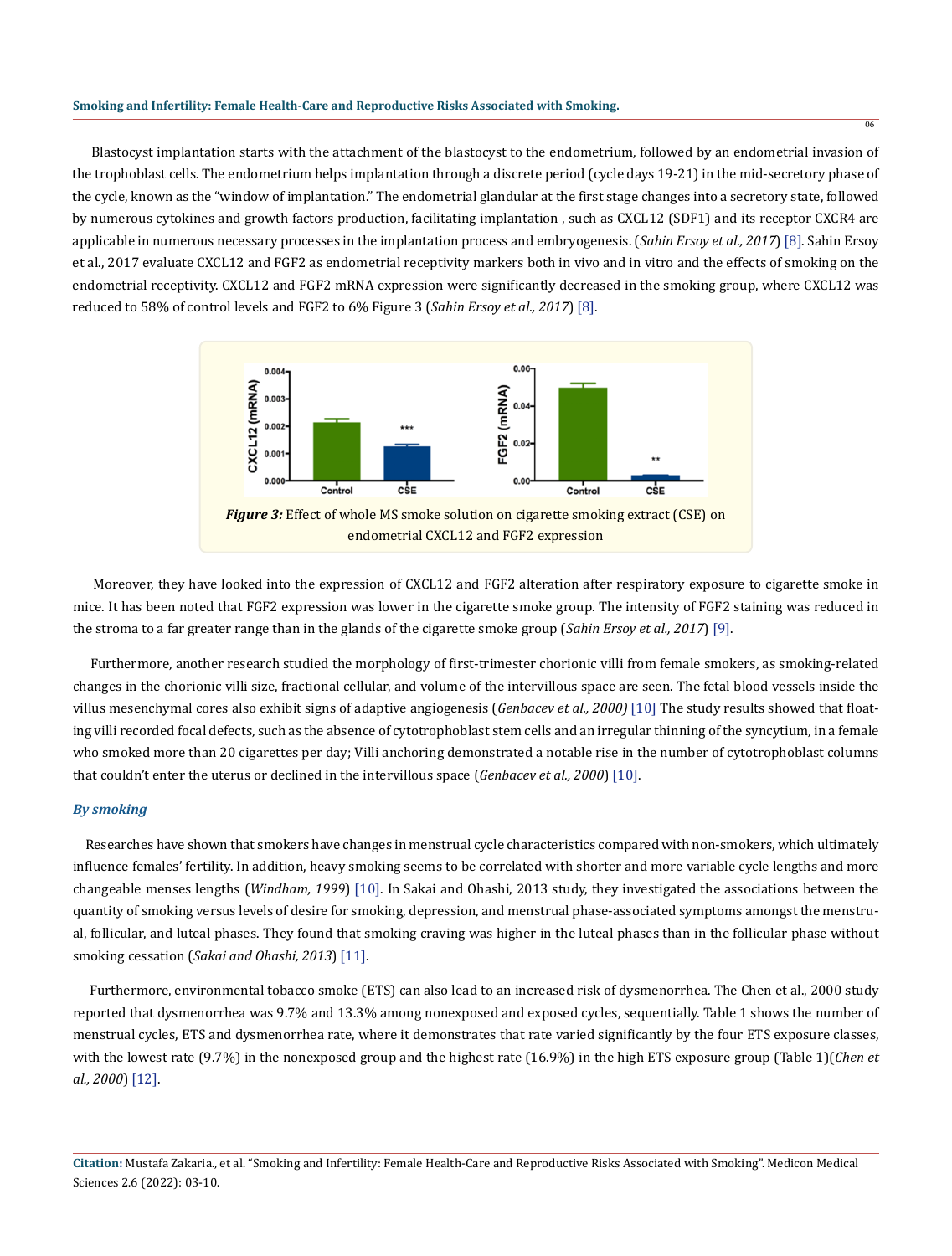#### **Smoking and Infertility: Female Health-Care and Reproductive Risks Associated with Smoking.**

| Passive smoking<br>(cigarettes/day) | <b>Total</b><br>cycles | No. | Dysmenorrhea<br>Percent |
|-------------------------------------|------------------------|-----|-------------------------|
| All cycles                          |                        |     |                         |
| None                                | 145                    | 14  | 9.7                     |
| Low $(0.8)$                         | 160                    | 15  | 9.4                     |
| Middle (0.8-2.5)                    | 160                    | 22  | 13.8                    |
| High (> 2.6)                        | 160                    | 27  | 16.9                    |
| First cycle only                    |                        |     |                         |
| None                                | 33                     | 2   | 6.1                     |
| Low $(0.8)$                         | 44                     | 5   | 11.4                    |
| Middle (0.8-2.7)                    | 44                     | 7   | 15.9                    |
| High ( > 2.8)                       | 44                     | 13  | 29.6                    |

07

*Table 1:* Dysmenorrhea rate in the 625 follow-up menstrual cycles by passive smoking status (Chen et al., 2000).

 Moreover, they reposted a significant relation in a dose-response between ETS exposure and the risk of dysmenorrhea. It is reported that the rate of dysmenorrhea between those who did not have a history of dysmenorrhea at enrolment (*Chen et al., 2000*) [13]. It has been suggested that the biological mechanism by which cigarette smoke can induce dysmenorrhea can be that nicotine is a vasoconstrictor, which can produce a reduced endometrial blood flow, which is prevalent in women with dysmenorrhea, or that cigarette smoke might have an antiestrogenic effect (*Chen et al., 2000*) [13].

#### *Pregnancy risk associated with smoking*

 Active and passive smoking is associated with decreased fertility. Different researches suggested that smoking women were more prone to have an abortion, with the total percentage of abortion increasing up to 33% (*Mund, Louwen, Klingelhoefer and Gerber, 2013*) [14]. Smoking can influence the biochemical environment of the placenta, which is an essential supply of hormones, pro-oxidant agents, and antioxidant enzymes. In a physiological pregnancy, this vital organ regulates lipid peroxidation. The maternal prenatal cigarette smoking disrupts the oxidant and antioxidant systems equilibrium, producing extra oxidative stress and increasing lipid peroxidation. Smoking throughout pregnancy develops free radical injury to the unborn fetus as well as to the mother (*Mund, Louwen, Klingelhoefer and Gerber, 2013*) [14].

 Furthermore, smoking during pregnancy can be associated with health condition such as heart and cardiovascular diseases, pulmonary diseases, and Hypertension. For instance, evidence showed that maternal smoking throughout pregnancy raised the risk of congenital heart defects (CHD) in offspring, especially septal defects. Females who used to smoke through pregnancy were 44 % more prone to have offspring with a septal defect than females who did not smoke throughout pregnancy. Mechanism of smoking inducing CHDs can be that maternal smoking has antagonistic impacts on the developing fetus, such as hypoxia-induced by carbon monoxide, nicotine, and decrease in the supply of requisite nutrients to the embryonic tissues, in addition, polycyclic aromatic hydrocarbons, main cigarette smoke components, are assumed teratogens in laboratory animals and humans (*Lee and Lupo, 2012*) [15].

 Pulmonary diseases, such as ischemia, can be induced by high oxidative stress generated by cigarette smoke which produces over-production of reactive oxygen species, overuse of antioxidants; consequently, it results in lipid peroxidation, chain cleavages in DNA, inactivation of specific proteins and changes in biological membranes (*Songül* Şahinli*, Marakoğlu and Kiyici, 2011)* [16]. Songül Şahinli, Marakoğlu and Kiyici, 2011 evaluated oxidative stress markers like malondialdehyde (MDA) and superoxide dismutase (SOD), vitamin A (Vit A), vitamin E (Vit E) and total antioxidant capacity (TAC) and a novel marker of ischemia − ischemia modified albumin (IMA) − to assess oxidant and antioxidant state in cord blood of smoker and non-smoker pregnant women (*Songül* Şahinli*, Marakoğlu and Kiyici, 2011*) [17].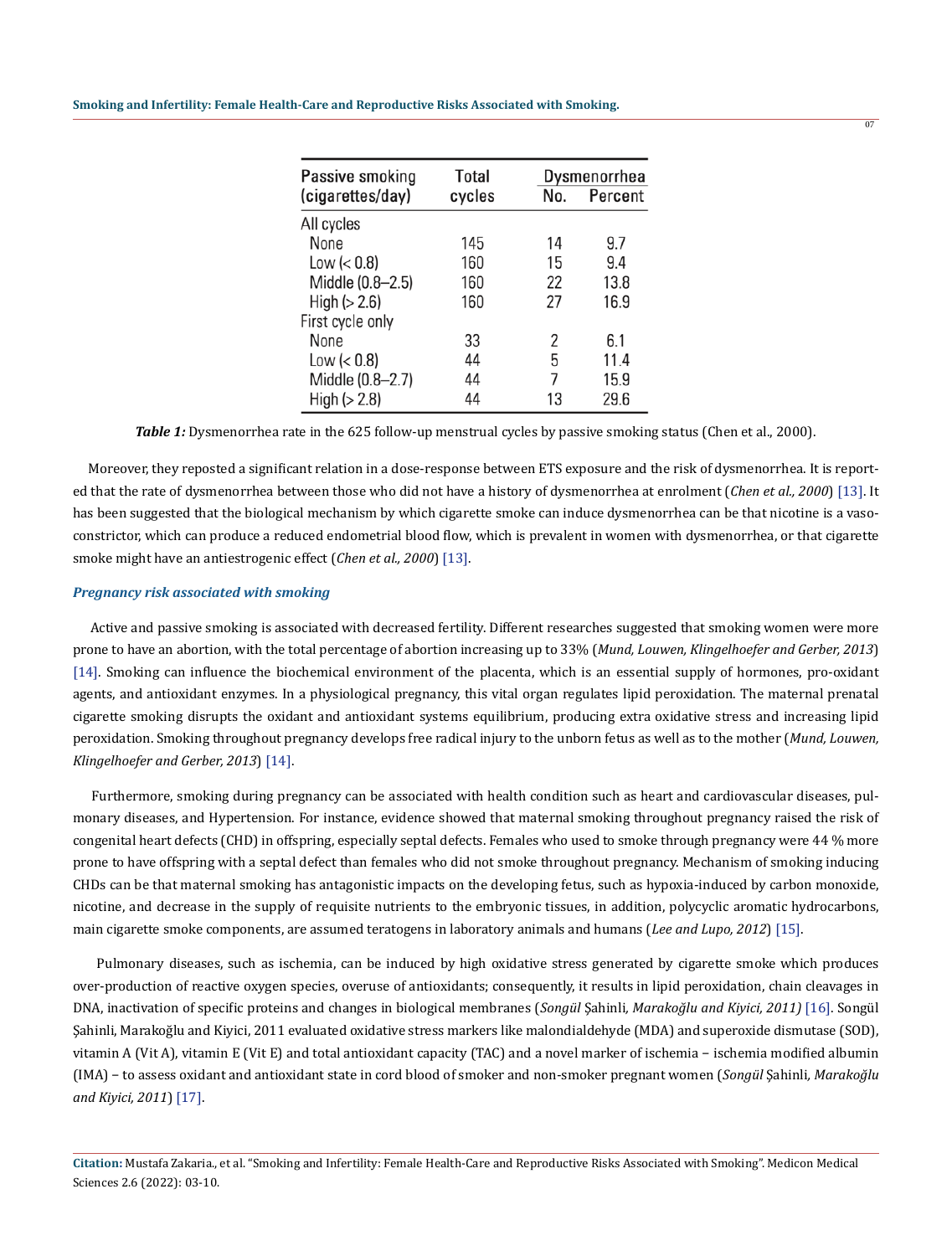#### **Smoking and Infertility: Female Health-Care and Reproductive Risks Associated with Smoking.**

 The results showed an increase in the cord blood of the smoker women in MDA and IMA levels, SOD activities, Vit levels, and TAC (Mm Trolox) levels decreased, with a statistically significant difference. Increased IMA levels in the cord blood of smoker pregnant suggest that smoking during pregnancy causes fetal ischemia. Also, it was concluded that smoking cigarettes while gestation disrupted the balance within the oxidant and antioxidant systems and induced oxidative stress (*Songül* Şahinli*, Marakoğlu and Kiyici, 2011*) [16].

08

### *Impact of smoking on fertility, embryo implementation, and life birth rate (ART treatment)*

 Cigarette smoke components such as polycyclic aromatic hydrocarbons (PAHs) such as benzo(a)pyrene (BaP), nitrosamines, heavy metals, nicotine, aromatic amines and carbonyl compounds have several impacts on the female reproductive system. Nicotine shows to slow uterine decidualization, motility and migration of uterine endothelial cells in vitro (Heger, Sator, Walch and Pietrowski, 2018). Also, nicotine and BaP in cigarette smoke repress endometrial epithelial cell proliferation throughout a nitric oxide-mediated pathway in a dose and time-dependent manner. PAH derivatives modify cytochromes required in estrogen metabolism, pointing to a smoke-associated anti-estrogenic consequence. Cadmium (Cd) can decrease the size or complete loss of follicles, and damage cumulus expansion (*Heger, Sator, Walch and Pietrowski, 2018*) [16].

 The impact of smoking on assisted reproduction technology has been evaluated in several types of research. An association between clinical pregnancy rate and smoking has been recorded, Lyngsø et al., 2020 reported a significant difference in the pregnancy rate of smoking and non-smoking female in all ART cycles, including IUI, IVF and ICSI (*Lee and Lupo, 2012*) [17] (Table 2).

| <b>Smoking Status</b> | <b>IUI clinical pregnancy rate</b> | <b>IVF/ICSI clinical pregnancy rate</b> |
|-----------------------|------------------------------------|-----------------------------------------|
| Non-smoker            | 92.5%                              | 93.3%                                   |
| Smoker                | 7.5%                               | $6.7\%$                                 |
| <b>Smoking Status</b> | <b>IUI live birth rate</b>         | <b>IVF/ICSI live birth rate</b>         |
| Non-smoker            | 92.5%                              | 93.3%                                   |
| Smoker                | 7.5%                               | $6.7\%$                                 |

*Table 2:* Clinical pregnancy rate and live birth rate association with smoker rand non-smoker female in different ART treatment types (Lee and Lupo, 2012).

 Another study evaluated the impact of smoking on the embryo implantation process and early placentation. Results demonstrated that smoking causes endometrial maturation impairment, interrupt angiogenesis and trophoblastic invasion. In addition, cigarette components reduce uterine and endometrial vascularisation and myometrial relaxation. Thus leading to embryo implantation failure through IVF and a higher risk of miscarriage (*Dechanet et al., 2011*) [17]. Moreover, the high spontaneous abortion frequency of chromosomally normal conceptus recognised in a female who smokes proposes potential interference with placentation or implantation. Besides, nicotine therapy reduces deciduoma formation in the pseudopregnant, where the period most susceptible to nicotine repression of decidualisation appears to be during the first four days of pseudopregnancy (*Mattison, 1982*) [18].

 Furthermore, embryo implantation can produce ectopic pregnancy (EP), defined as extra uterine pregnancy, resulting from embryo implantation outside the uterus, a significant element of human maternal morbidity and mortality. EP prevalences are estimated to be around 1.5%2% of all pregnancies in the Western world, and ∼98% of EPs happens in the fallopian tube. Besides, females with tubal EP are at high risk for infertility and tubal EP. Smoking is considered an objective risk factor for the EP, as reported by several clinical studies, where some suggested a dose-dependent factor in the correlation between smoking and tubal EP in females (*Bouyer, 2003*) [18].

 In an animal study using rats, the consequences of nicotine on preimplantation and embryonic development were evaluated. They injected a high dose of 7.5 mg nicotine twice daily from day 0 of pregnancy. The results recorded a delay in embryonic cleavage from the 2-cell stage to the 4-cell stage, in the embryonic entrance to the uterus and the ovum implantation (*Yoshinaga, Rice, Krenn and Pilot,*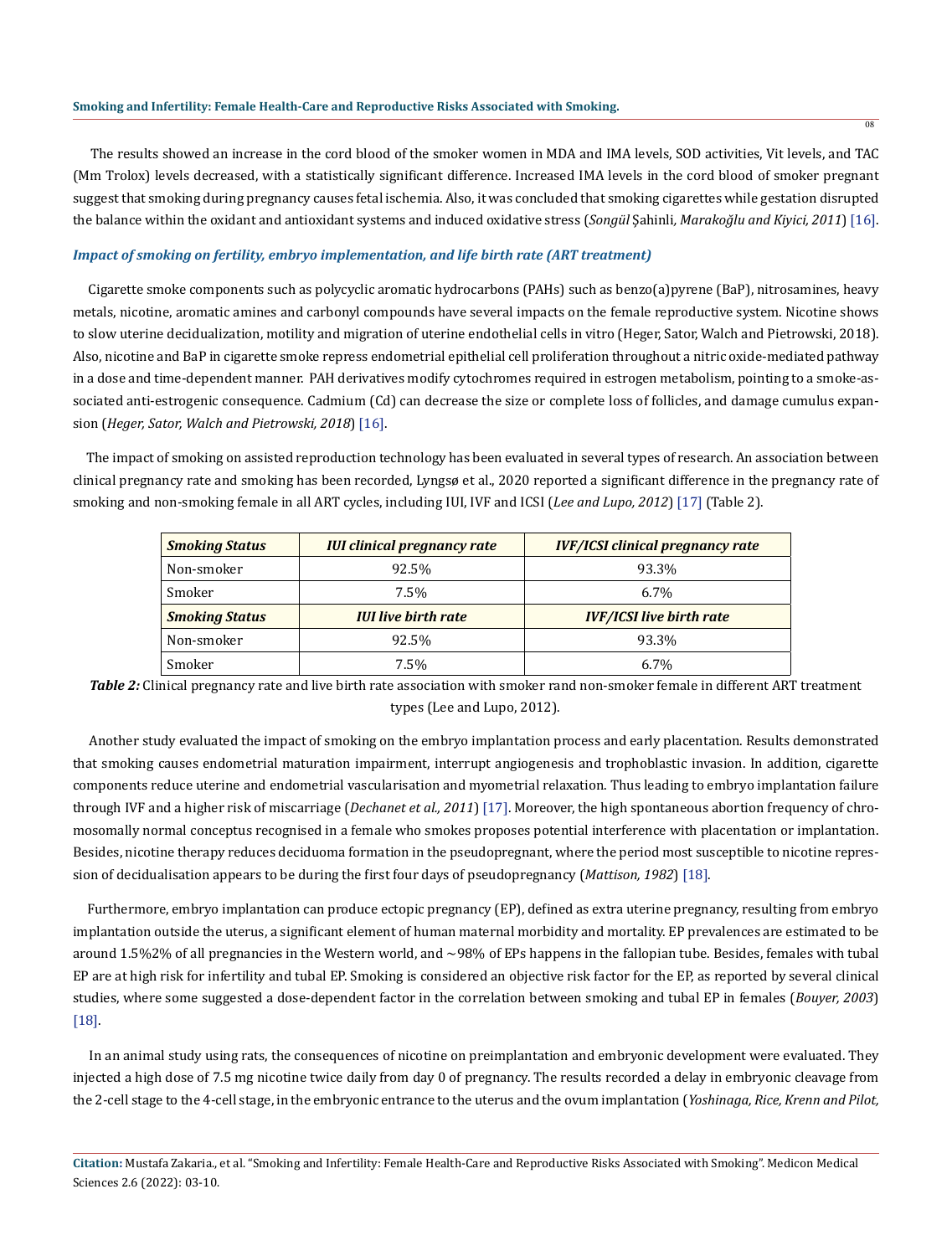*1979*) [19]. The four cells production delay leads to a delay to all the rest of the embryonic development stages. Nicotine treated rat induces ovum delay through the uterus entry, indicating that nicotine can cause a reduction in estrogen (E) secretion. Moreover, no blastocysts were developed in nicotine treated rats on day 8 of pregnancy (*Yoshinaga, Rice, Krenn and Pilot, 1979*) [19].

 Nicotine causes implantation space crowding due to the direct impact on the uterus smooth muscles, which was noticed when a single dose of E2 was injected on the morning of day 4. (*Yoshinaga, Rice, Krenn and Pilot, 1979*) [19]. In addition, nicotine can alter the hormonal balance in the female reproductive tract, which can indirectly influence embryonic interface with the endocrine system of the mother. Furthermore, the implantation sites of nicotine treated rate differs from the rats who were injected with saline and E2 (Figure 4) (*Yoshinaga, Rice, Krenn and Pilot, 1979*) [19].



*Figure 4:* The disruption of implantation site in nicotine treated rate (right side), and rats who were injected with saline and E2 (left side ). Nicotine treated rate showed crowded implantation sites toward the horn tubal, where the saline injected rats showed evenly disrupted implantation sits (Yoshinaga, Rice, Krenn and Pilot, 1979).

# **Conclusion**

 Most of the research suggests and recorded adverse natural fertility in current smokers and Offspring of the smoke-exposed women. Smoking has unfavourable effects on different aspects of the female reproductive tract, such as the Oviduct function and uterus. Moreover, smoking reduces clinical pregnancy rates and is associated with embryo implantation.

# **Acknowledgements**

 Objective of the Moroccan Society for Endometriosis and Reproductive Medicine (MSERM) Maintaining consistent and reliably high success rates is a monthly challenge for in IVF labs, the IRIFIV Fertility Center in Casablanca, Morocco, Department of Reproductive Medicine and Reproductive Biology and Embryology, advocacy of interdisciplinary Department of Reproductive Medicine and Reproductive Biology and Embryology study, encompassing the areas of research, collections and publishing Articles.

## **References**

- 1. [Allen A, Oncken C and Hatsukami D. "Women and Smoking: The Effect of Gender on the Epidemiology, Health Effects, and Cessa](https://pubmed.ncbi.nlm.nih.gov/27213132/)[tion of Smoking". Current Addiction Reports 1.1 \(2014\): 53-60.](https://pubmed.ncbi.nlm.nih.gov/27213132/)
- 2. [Bouyer J. "Risk Factors for Ectopic Pregnancy: A Comprehensive Analysis Based on a Large Case-Control, Population-based Study](https://pubmed.ncbi.nlm.nih.gov/12543617/) [in France". American Journal of Epidemiology 157.3 \(2003\): 185-194.](https://pubmed.ncbi.nlm.nih.gov/12543617/)

**Citation:** Mustafa Zakaria., et al. "Smoking and Infertility: Female Health-Care and Reproductive Risks Associated with Smoking". Medicon Medical Sciences 2.6 (2022): 03-10.

09